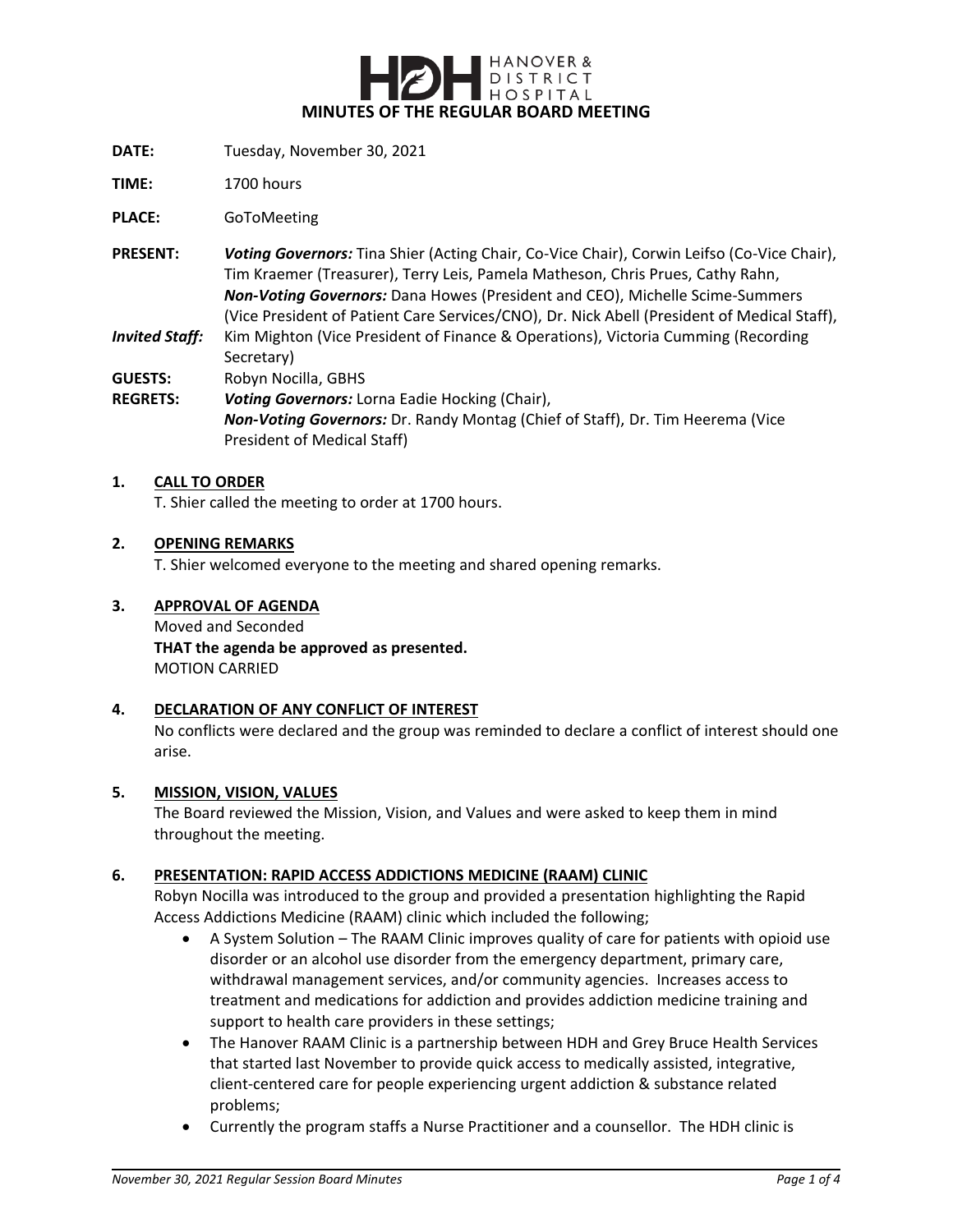Thursday afternoons from 1-4pm in the quiet room by ED. There has been 155 visits in the past year; and

 Challenges for the RAAM program (appropriate treatment, referrals, stigma, harm reduction, COVID-19).

It was asked if the 155 visits are unique visits or repeat visits. These are not unique visits but are all direct face to face visits. Approximately 50% of referrals are showing up and that is a good number to have. Quite a few patients have even transitioned back to primary care. Follow-up for "no shows" is sometimes done but patients are not repeatedly chased down. It is important that the patients work hard to show up for themselves as a part of their recovery process.

*R. Nocilla left the meeting.*

# **7. STRATEGIC MATTERS**

# **7.1 Inter-Hospital Laboratory Partnership (with SBGHC)**

D. Howes provided a memo from the IHLP group informing the group that South Bruce Grey Health Centre (SBGHC) will be joining the IHLP partnership. The IHLP group bid to have SBGHC's laboratory services. SBGHC will be migrate to IHLP starting April 1, 2022. This will be a benefit to our surgical group who use both HDH and SBGHC systems. Conditions and expectations were highlighted that are required in order to join the IHLP and it was confirmed that all of these expectations will be met by SBGHC.

# **8. OFFICER REPORTS**

# **8.1 President/CEO Report**

D. Howes provided a written report in the agenda and highlighted;

- The background on the Quality Improvement Plan (QIP) submissions for the previous few years. Technical specifications will be shared for this coming year requiring the QIP to be completed by April 1, 2022. Ontario Health, the Ministry of Health and the Ministry of Long-Term Care will be working together to align quality improvement efforts. The plan is to have a refreshed quality improvement tool for 2023-24.
- HDH will be hosting a virtual service awards ceremony on December 15, 2021. Staff, Physicians and Board Members will be recognized for their employment milestones.
- The HDH Foundation will be hosting a "Light the Night" event on December 1, 2021 at 6:30pm in the Garden of Fond Memories.
- Meetings have occurred with Canadian Mental Health Association (CMHA) of Grey Bruce to determine if HDH has potential space for their Urgent Response Team.

It was asked what the percentage of unvaccinated staff will be as of December 31, 2021 when the mandatory vaccination policy comes into place. It was clarified that there are only three staff members that remain unvaccinated. The group discussed if there is any recourse from the Government not supporting this movement. It has been brought forward but HDH remains steadfast on its policy. There is no advantage from a legal standpoint with the Government not supporting. It was noted that most hospitals in Ontario Health West have implemented a mandatory vaccine policy. This decision is the best for patients and HDH. There are no concerns with staffing levels due to this policy being implemented.

It was clarified that the Manager of Human Resources and Physician Recruitment position has been filled. This position is no longer an executive position. Karen Otterbein has been hired and comes with a log of experience in the public and private healthcare sectors.

An update was asked for on the COVID-19 Assessment Centre volumes. Volumes do fluctuate depending on outbreaks, Public Health Referrals and the cold and flu season. Additional staff have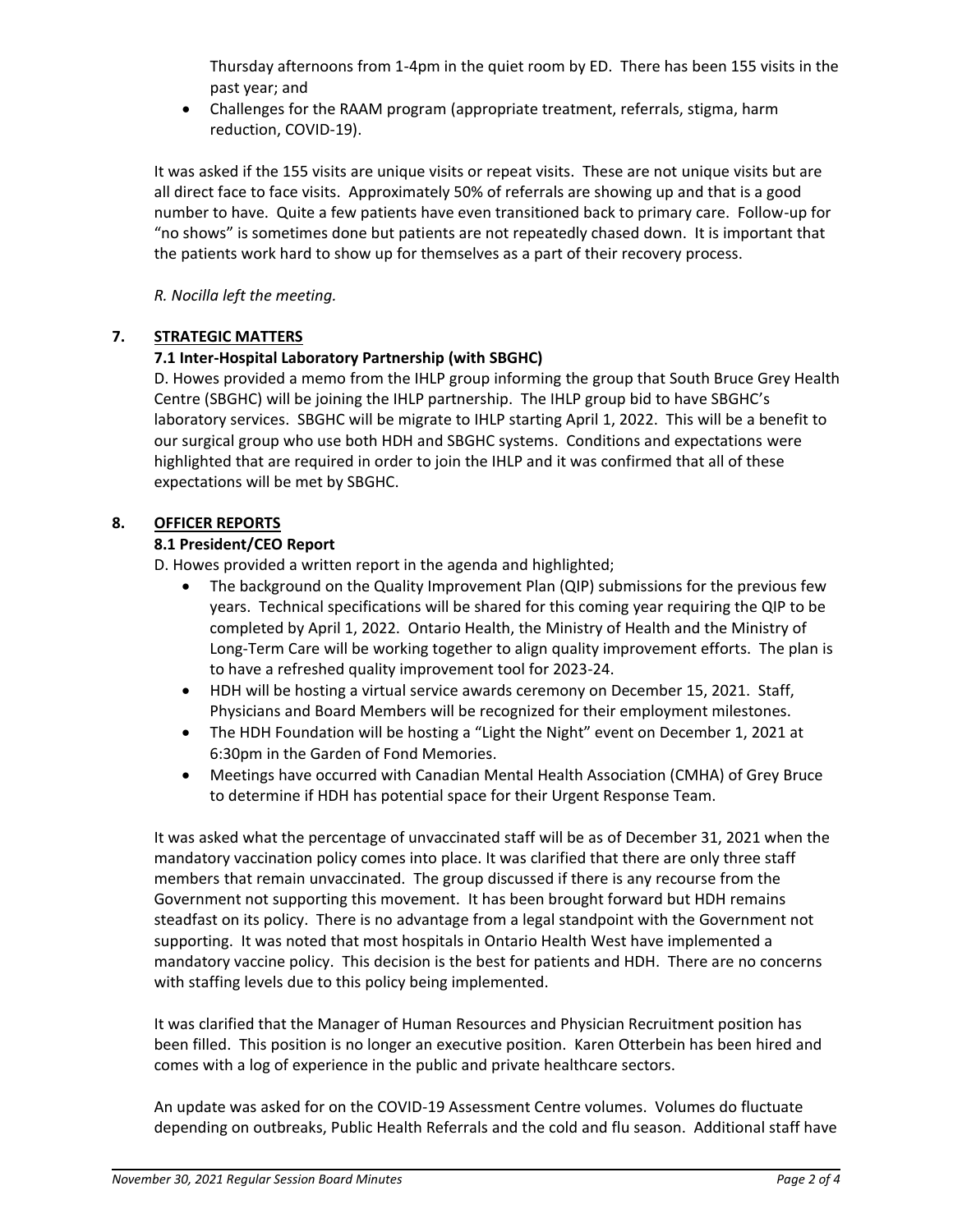been trained in order to take on additional volumes when needed. There is one staff member dedicated to the unit.

# **9. BUSINESS/COMMITTEE MATTERS**

## **10.1 Finance/Audit & Property Committee Report**

T. Kraemer reported that the Finance/Audit & Property Committee met on November 25, 2021. Request for Proposal (RFP) information was received for Audit Services along with presentations from the vendors BDO LLP and KPMG LLP.

Financial statements for the  $7<sup>th</sup>$  period ending October 31, 2021. At the end of October YTD there was a deficit of \$16,267 before amortization and an YTD deficit of \$177,286 after amortization.

### **10.2 Fiscal Advisory Committee Report**

A meeting is scheduled to occur in December.

## **10.3 Public Relations Committee Report**

Nothing to report at this time.

## **10.4 By-Law Committee Report**

Nothing to report at this time.

#### **10.5 Nominating Committee Report**

T. Shier reported that the Nominating Committee is scheduled to meet on December 13, 2021. There have been no applications received at this time. Please bring forward any potential recruits. Patient & Family Advisory Committee member Jeannette Wilken has been orientated and will be joining the Quality Governance and Risk Management meeting this evening.

## **10. CONSENT AGENDA**

Moved and Seconded

## **THAT the items on the consent agenda are approved as follows**;

**11.1** Open Board Session Minutes – October 26, 2021

## **11.2 Board Committee Reports**

- (a) Finance/Audit & Property Committee Minutes October 21, 2021
- (b) Quality Governance & Risk Management Committee Minutes October 26, 2021
- (c) Medical Advisory Committee October 7, 2021

## **11.3 Reports**

- (a) Finance & Property Report
- (b) VP of Patient Care Services/CNO Report
- (c) Chief of Staff Report
- (d) Foundation Report
- (e) Auxiliary Report

## MOTION CARRIED

## **11. ROUND TABLE**

There was no further discussion.

#### **12. NEXT MEETING**

Tuesday, January 25, 2022 at 5:00pm

#### **13. COMPLETION OF BOARD MEETING EVALUATION**

T. Shier reminded the group to complete the Board Meeting Evaluation.